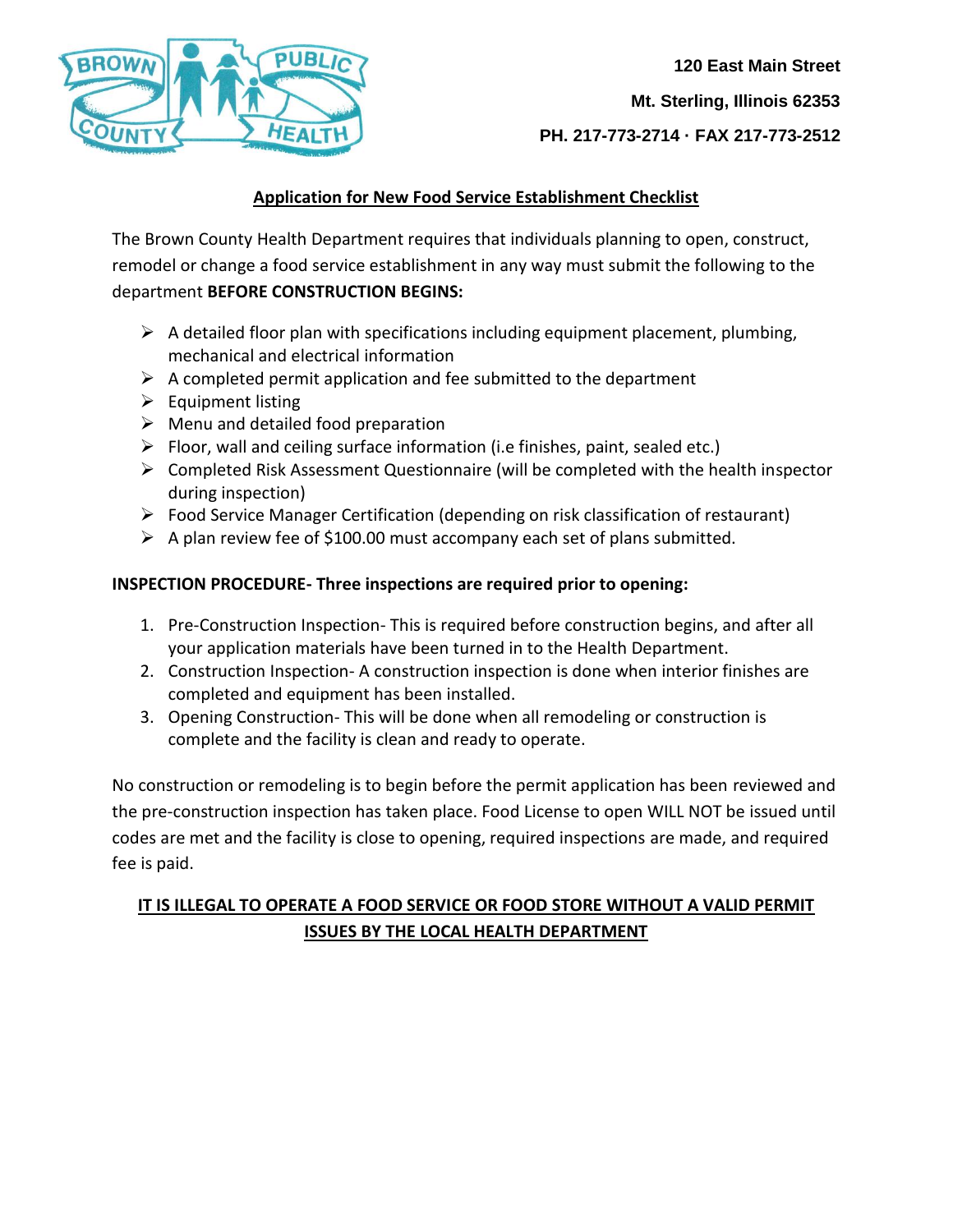# **APPLICATION FOR NEW FOOD SERVICE ESTABLISHMENT PERMIT**

|                                                      |                                            | Type of construction (circle one): NEW Addition/Remodel<br><b>Ownership Change</b>                                                                                                                                  |  |  |  |  |
|------------------------------------------------------|--------------------------------------------|---------------------------------------------------------------------------------------------------------------------------------------------------------------------------------------------------------------------|--|--|--|--|
|                                                      |                                            |                                                                                                                                                                                                                     |  |  |  |  |
|                                                      |                                            |                                                                                                                                                                                                                     |  |  |  |  |
|                                                      |                                            | City/State/Zip:                                                                                                                                                                                                     |  |  |  |  |
|                                                      |                                            |                                                                                                                                                                                                                     |  |  |  |  |
|                                                      |                                            |                                                                                                                                                                                                                     |  |  |  |  |
|                                                      |                                            |                                                                                                                                                                                                                     |  |  |  |  |
|                                                      |                                            |                                                                                                                                                                                                                     |  |  |  |  |
|                                                      |                                            |                                                                                                                                                                                                                     |  |  |  |  |
|                                                      |                                            |                                                                                                                                                                                                                     |  |  |  |  |
| time certified food service handler.                 |                                            | Important Note: Category I, "High Risk" facilities must have a certified food service manager present at<br>all times potentially hazardous food is handled. Category II, "Medium Risk" facilities require one full |  |  |  |  |
| <b>Hours of Operation:</b>                           |                                            |                                                                                                                                                                                                                     |  |  |  |  |
|                                                      |                                            | Sun________ Mon_________ Tues_________ Wed________ Thurs_________ Fri ________ Sat_________                                                                                                                         |  |  |  |  |
|                                                      |                                            |                                                                                                                                                                                                                     |  |  |  |  |
| Type of Food Service (circle all that apply)         |                                            |                                                                                                                                                                                                                     |  |  |  |  |
|                                                      | Bar<br>Retail                              | Catering Take-out                                                                                                                                                                                                   |  |  |  |  |
| Full Service Fast Food<br><b>Table Service Type:</b> |                                            |                                                                                                                                                                                                                     |  |  |  |  |
|                                                      | Multi-use silverware, glassware and plates |                                                                                                                                                                                                                     |  |  |  |  |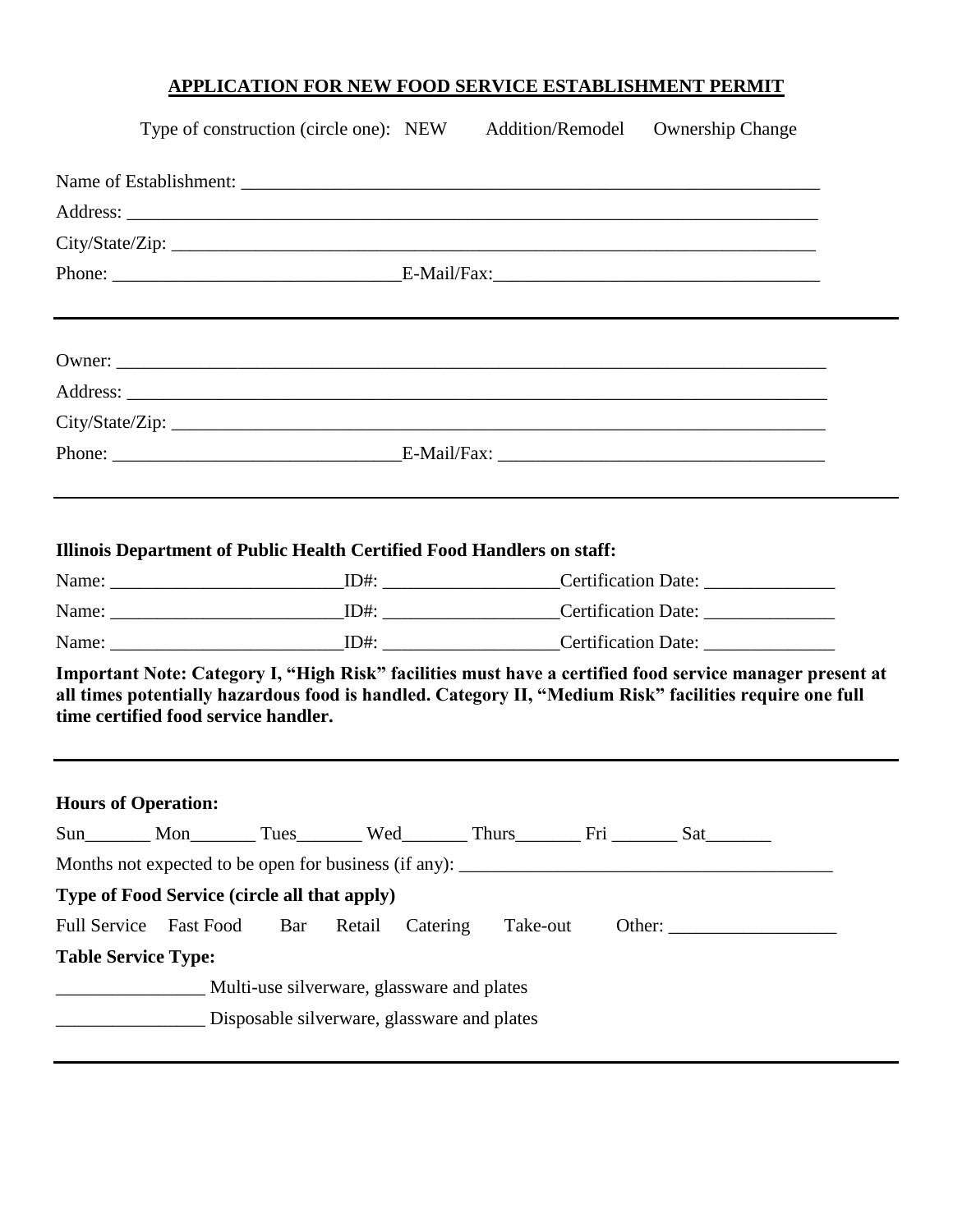Seating Capacity (if applicable):

Indoor: \_\_\_\_\_\_\_\_\_\_\_\_ Outdoor: \_\_\_\_\_\_\_\_\_\_\_\_\_\_ Square feet of establishment: \_\_\_\_\_\_\_\_\_\_\_\_\_\_\_\_\_\_\_\_\_\_\_\_

## **Surface Requirements: All surfaces must be smooth, durable and easy to clean (i.e ceramic tile, sealed concrete or wood, quarry tile, stainless steel etc.) An exception is the dining room where carpet may be present.**

| <b>AREA</b>           | <b>FLOOR</b> | <b>WALLS</b> | <b>CEILING</b> |
|-----------------------|--------------|--------------|----------------|
| Kitchen               |              |              |                |
| Bar                   |              |              |                |
| Dry Food Storage      |              |              |                |
| Other Storage         |              |              |                |
| Walk-in Cooling Units |              |              |                |
| Garbage and Refuse    |              |              |                |
| Storage               |              |              |                |
| Dishwashing           |              |              |                |
| Mop Service Sink      |              |              |                |
| Dining Room           |              |              |                |
| Restrooms             |              |              |                |
| Other                 |              |              |                |

\_\_\_\_\_\_\_\_\_\_\_\_\_\_\_\_\_\_\_\_\_\_\_\_\_\_\_\_\_\_\_\_\_\_\_\_\_\_\_\_\_\_\_\_\_\_\_\_\_\_\_\_\_\_\_\_\_\_\_\_\_\_\_\_\_\_\_\_\_\_\_\_\_\_\_\_\_\_\_\_\_\_\_\_\_\_\_\_\_\_ \_\_\_\_\_\_\_\_\_\_\_\_\_\_\_\_\_\_\_\_\_\_\_\_\_\_\_\_\_\_\_\_\_\_\_\_\_\_\_\_\_\_\_\_\_\_\_\_\_\_\_\_\_\_\_\_\_\_\_\_\_\_\_\_\_\_\_\_\_\_\_\_\_\_\_\_\_\_\_\_\_\_\_\_\_\_\_\_\_\_

\_\_\_\_\_\_\_\_\_\_\_\_\_\_\_\_\_\_\_\_\_\_\_\_\_\_\_\_\_\_\_\_\_\_\_\_\_\_\_\_\_\_\_\_\_\_\_\_\_\_\_\_\_\_\_\_\_\_\_\_\_\_\_\_\_\_\_\_\_\_\_\_\_\_\_\_\_\_\_\_\_\_\_\_

\_\_\_\_\_\_\_\_\_\_\_\_\_\_\_\_\_\_\_\_\_\_\_\_\_\_\_\_\_\_\_\_\_\_\_\_\_\_\_\_\_\_\_\_\_\_\_\_\_\_\_\_\_\_\_\_\_\_\_\_\_\_\_\_\_\_\_\_\_\_\_\_\_\_\_\_\_\_\_\_\_\_\_

\_\_\_\_\_\_\_\_\_\_\_\_\_\_\_\_\_\_\_\_\_\_\_\_\_\_\_\_\_\_\_\_\_\_\_\_\_\_\_\_\_\_\_\_\_\_\_\_\_\_\_\_\_\_\_\_\_\_\_\_\_\_\_\_\_\_\_\_\_\_\_\_\_\_\_\_\_\_\_\_\_\_\_\_

#### **Identify the finishes of cabinets, countertops, and shelving:**

\_\_\_\_\_\_\_\_\_\_\_\_\_\_\_\_\_\_\_\_\_\_\_\_\_\_\_\_\_\_\_\_\_\_\_\_\_\_\_\_\_\_\_\_\_\_\_\_\_\_\_\_\_\_\_\_\_\_\_\_\_\_\_\_\_\_\_\_\_\_\_\_

#### **Storage:**

Number and type of refrigerators used: \_\_\_\_\_\_\_\_\_\_\_\_\_\_\_\_\_\_\_\_\_\_\_\_\_\_\_\_\_\_\_\_\_\_\_\_\_\_\_\_\_\_\_\_\_\_\_\_\_\_\_\_

Number and type of freezers used:

Type of hot holding used: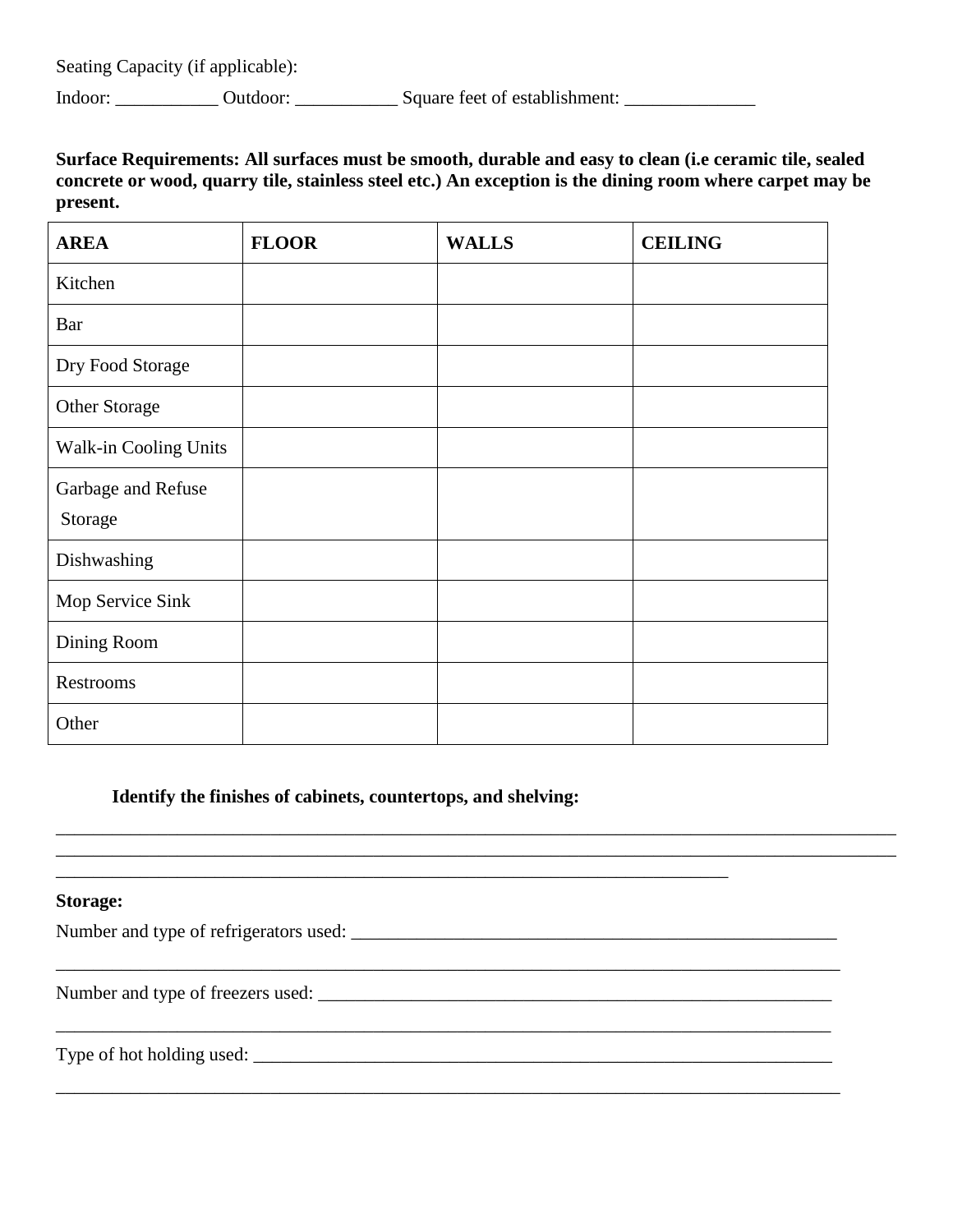### **THAWING PROCESS:**

Please indicate by marking the appropriate boxes how food in each category will be thawed.

| <b>Thawing Process</b>             | Meat | Seafood | Poultry | Other |
|------------------------------------|------|---------|---------|-------|
| Refrigeration                      |      |         |         |       |
| Running water less than 70 degrees |      |         |         |       |
| Cooked Frozen                      |      |         |         |       |
| Microwave                          |      |         |         |       |

\_\_\_\_\_\_\_\_\_\_\_\_\_\_\_\_\_\_\_\_\_\_\_\_\_\_\_\_\_\_\_\_\_\_\_\_\_\_\_\_\_\_\_\_\_\_\_\_\_\_\_\_\_\_\_\_\_\_\_\_\_\_\_\_\_\_\_\_\_\_\_\_\_\_\_\_\_\_\_\_\_\_\_\_

#### **Food handling procedures:**

Explain the following with as much detail as possible. Provide descriptions of the specific area of the kitchen and corresponding items on the plan where food will be handled.

### **Explain the handling procedures for the following categories of food. Describe the process from receiving to service including:**

- How the food will arrive (frozen, fresh, packaged, etc)
- Where the food will be stored
- Where (prep table, sink, counter, etc) and how the food will be handled (washed, cut, marinated, breaded, cooked, etc.)
- When (time of day and frequency/day food will be handled

**Indicate any specialized process that will be taking place (smoking, curing, vacuum packaging, etc):**

\_\_\_\_\_\_\_\_\_\_\_\_\_\_\_\_\_\_\_\_\_\_\_\_\_\_\_\_\_\_\_\_\_\_\_\_\_\_\_\_\_\_\_\_\_\_\_\_\_\_\_\_\_\_\_\_\_\_\_\_\_\_\_\_\_\_\_\_\_\_\_\_\_\_\_\_\_\_\_\_\_\_\_\_\_\_\_\_\_\_ \_\_\_\_\_\_\_\_\_\_\_\_\_\_\_\_\_\_\_\_\_\_\_\_\_\_\_\_\_\_\_\_\_\_\_\_\_\_\_\_\_\_\_\_\_\_\_\_\_\_\_\_\_\_\_\_\_\_\_\_\_\_\_\_\_\_\_\_\_\_\_\_\_\_\_\_\_\_\_\_\_\_\_\_\_\_\_\_\_\_

## **READY TO EAT FOOD HANDLING (edible without additional preparation such as salads, cold sandwiches, etc.)**

\_\_\_\_\_\_\_\_\_\_\_\_\_\_\_\_\_\_\_\_\_\_\_\_\_\_\_\_\_\_\_\_\_\_\_\_\_\_\_\_\_\_\_\_\_\_\_\_\_\_\_\_\_\_\_\_\_\_\_\_\_\_\_\_\_\_\_\_\_\_\_\_

**PRODUCE HANDLING:**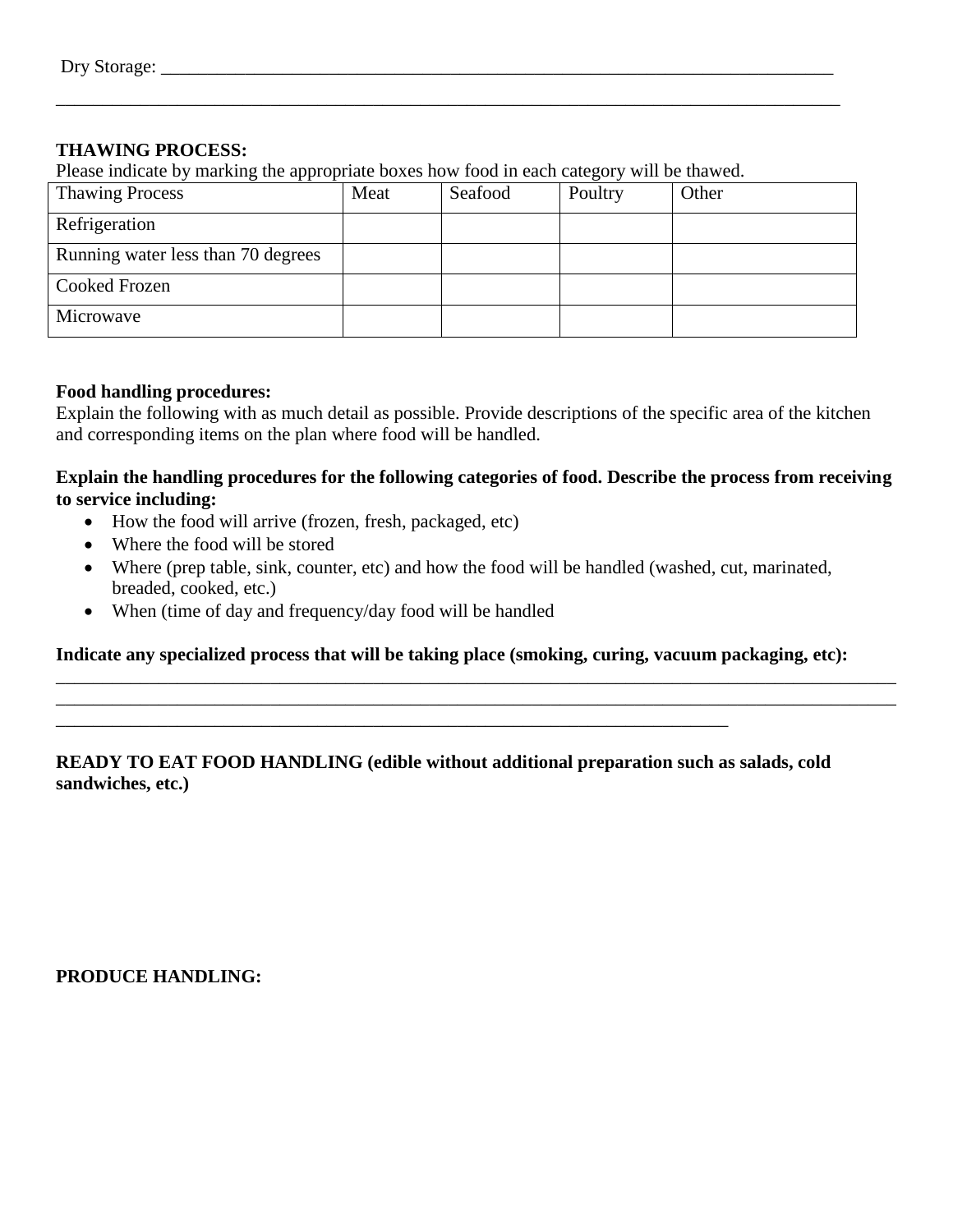### **POULTRY HANDLING:**

#### **MEAT HANDLING:**

#### **SEAFOOD HANDLING:**

#### **Water and Sewage supply:**

Is water supply city or private? Is sewer municipal or septic?

### **Dishwashing Facilities:**

Hand Dishwashing:

Number of sink compartments:\_\_\_\_\_\_\_\_\_\_\_\_\_\_\_\_\_\_\_\_\_\_\_\_\_\_\_\_\_\_\_\_\_\_\_\_\_\_\_\_\_\_\_\_\_\_\_\_\_\_\_\_\_\_

What type of sanitizer will be used:\_\_\_\_\_\_\_\_\_\_\_\_\_\_\_\_\_\_\_\_\_\_\_\_\_\_\_\_\_\_\_\_\_\_\_\_\_\_\_\_\_\_\_\_\_\_\_\_\_\_

#### **Mechanical Dishwashing:**

Will a dish machine be used: Yes or No Dish machine manufacturer and model: \_\_\_\_\_\_\_\_\_\_\_\_\_\_\_\_\_\_\_\_\_\_\_\_\_\_\_\_\_\_\_\_\_\_\_\_\_\_\_\_\_\_\_\_\_\_\_\_\_\_\_

Type of sanitizer: Hot water 180 degrees F or Chemical